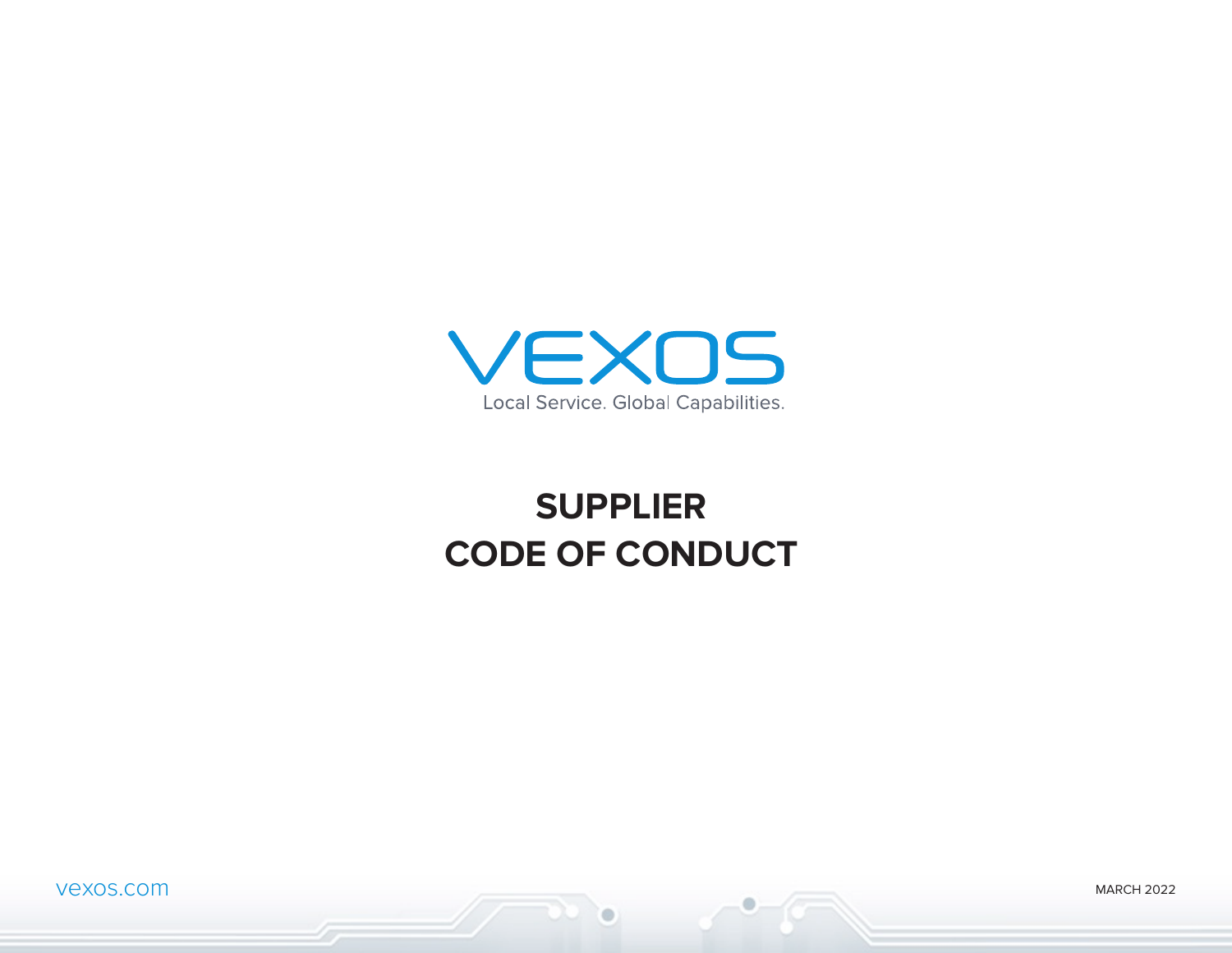

The Vexos Supplier Code of Conduct ("Code") formalizes the key principles under which suppliers to Vexos and its global subsidiaries ("Vexos") are required to operate.

In selecting suppliers, Vexos works hard to choose reputable business partners who are committed to ethical standards and business practices compatible with those of Vexos.

This Code formalizes Vexos's practices and makes clear that, recognizing differences in cultures and legal requirements, we expect that wherever our suppliers are located, producing products for us, producing components that we use in our products, and wherever services are performed for us (collectively "Suppliers"), that they are produced and/or provided in a manner compatible with the high standards that contribute to the outstanding reputation of Vexos. Suppliers are required to comply with this Code and to have and maintain practices similar to those in Vexos's Code of Conduct.

This Code applies to all Suppliers of Vexos including every facility of a Supplier.

Vexos strongly encourages Suppliers to exceed the requirements of this Code and promote best practices and continuous improvement throughout their operations and those of their suppliers, service providers, and extended networks. If there is a conflict between applicable laws and this Code, or there is no local legal requirement, the stricter standard shall apply if it does not violate local law.

# **LAWS AND REGULATIONS**

Suppliers must operate in full compliance with all applicable laws and regulations of the countries in which they operate and in full compliance with this Code, including, but not limited to, international trade compliance, export and sanctions laws, anti-bribery and corruption laws, and labor and human rights standards.

## **CORRUPTION**

Bribery, extortion and kickbacks are prohibited. Suppliers must comply with all applicable anti-bribery and anticorruption laws. Vexos is subject to the U.S. Foreign Corrupt Practices Act ("FCPA"), which prohibits bribery of foreign government officials (including employees of state-owned enterprises). Improper payments by Suppliers can create FCPA liability for Vexos and Suppliers.

## **CHILD LABOR**

Suppliers must comply with local laws regarding the minimum age of employees. The minimum age for workers must be the greater of: (a) 15 years of age or 14 years of age where local law allows such an employment age consistent with International Labor Organization guidelines; or (b) the age for completing mandatory (compulsorily) education; or (c) the minimum age established by law in the country of manufacture.

In addition, Suppliers must comply with all legal requirements for the work of authorized young workers, particularly those pertaining to hours of work, wages, safety, working conditions, and the handling of certain materials.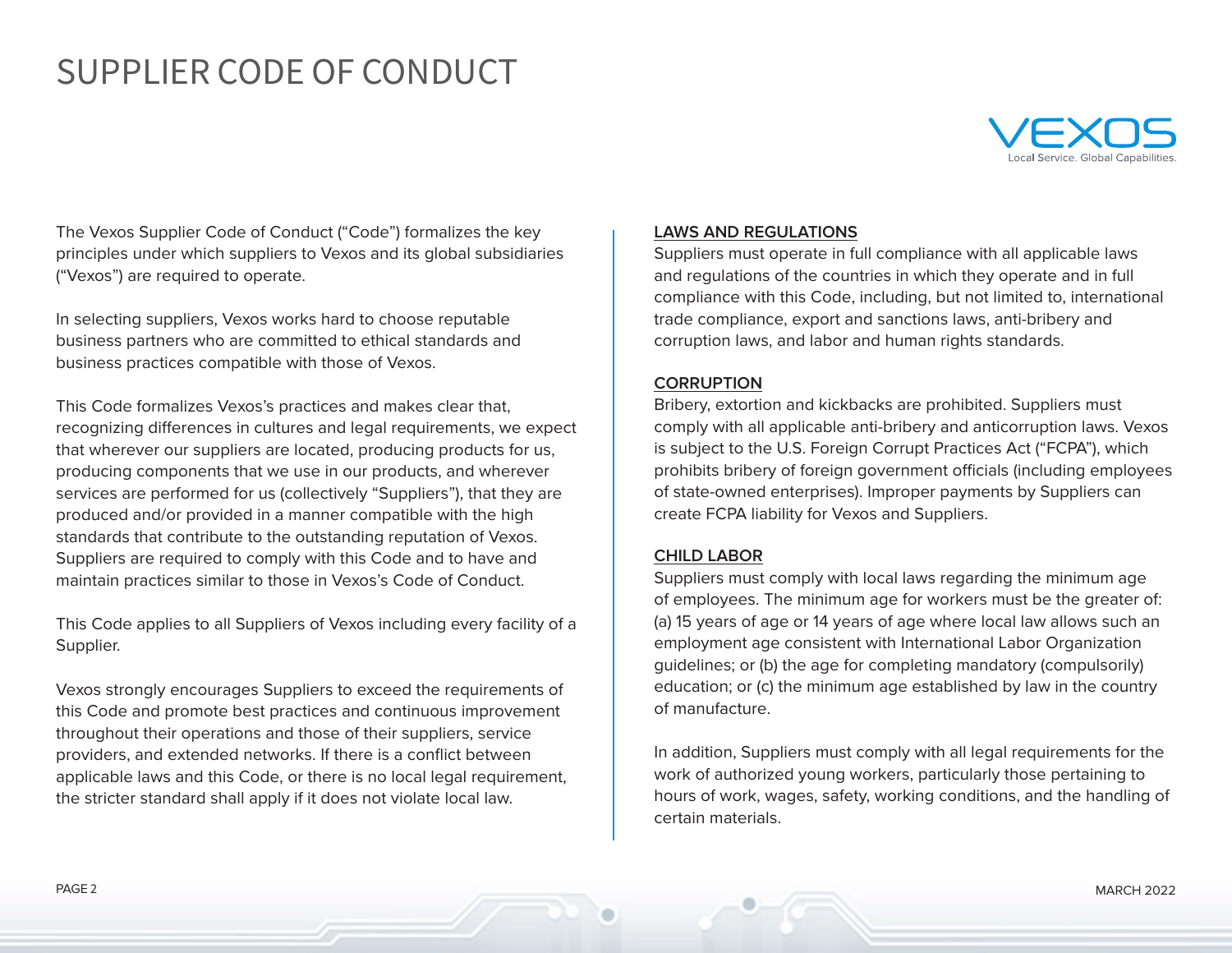

## **FORCED LABOR**

Suppliers must not use any type of involuntary or forced labor, including indentured, bonded, prison, slave or human trafficked labor. Suppliers shall ensure that all work is voluntary. Involuntary labor includes the transportation, harboring, recruitment, transfer, receipt or employment of persons by means of threat, force, coercion, abduction, fraud, or payments to any person having control over another person for the purpose of exploitation. Goods produced or manufactured wholly or in part with forced labor in the People's Republic of China, including by Uyghurs, and members of other persecuted groups in the People's Republic of China, especially in the Xinjiang Uyghur Autonomous Region, shall not be purchased, acquired, or used by Vexos and will be rejected.

#### **HARASSMENT**

Suppliers must treat all workers with respect and dignity. No work shall be subject to corporal punishment, physical, sexual, psychological or verbal harassment or abuse. In addition, Suppliers will not use monetary fines as a disciplinary practice.

#### **WAGE AND BENEFITS**

Suppliers must pay workers at least the minimum compensation required by local law and provide all legally mandated benefits. In addition to payment for regular hours of work, workers must be paid for overtime hours at such premium rate as is legally required or, in those countries where such laws do not exist, at least equal to their regular hourly payment rate. In addition, Suppliers must provide accident insurance to their workers for work-related accidents and

compensation for work-related accidents resulting in permanent disability as legally required in those countries that it operates.

### **HOURS OF WORK**

Suppliers must ensure that on a regularly scheduled basis, except in extraordinary business circumstances, workers are not required to work more than (a) 60 hours a week, including overtime, or (b) the limits on regular and overtime hours allowed by the laws of the country of manufacture.

#### **HEALTH AND SAFETY**

Suppliers must provide workers a clean, safe and healthy work environment in compliance with all legally mandated standards for workplace health and safety in the countries in which they operate. This includes any residential facilities a Supplier provides to its workers.

### **NONDISCRIMINATION**

Suppliers must ensure employment – including hiring, payment, benefits, advancement, termination and retirement – is based on ability and not on beliefs or any other personal characteristics such as color, race, caste, religion, age, maturity, nationality, social or ethnic origin, status, sexual orientation, gender, gender identity or expression, HIV, marital status, pregnancy, political affiliation, military service (Veterans), union membership, disability or any other status or characteristic that is not related to the individual's merit or the inherent requirements of the job.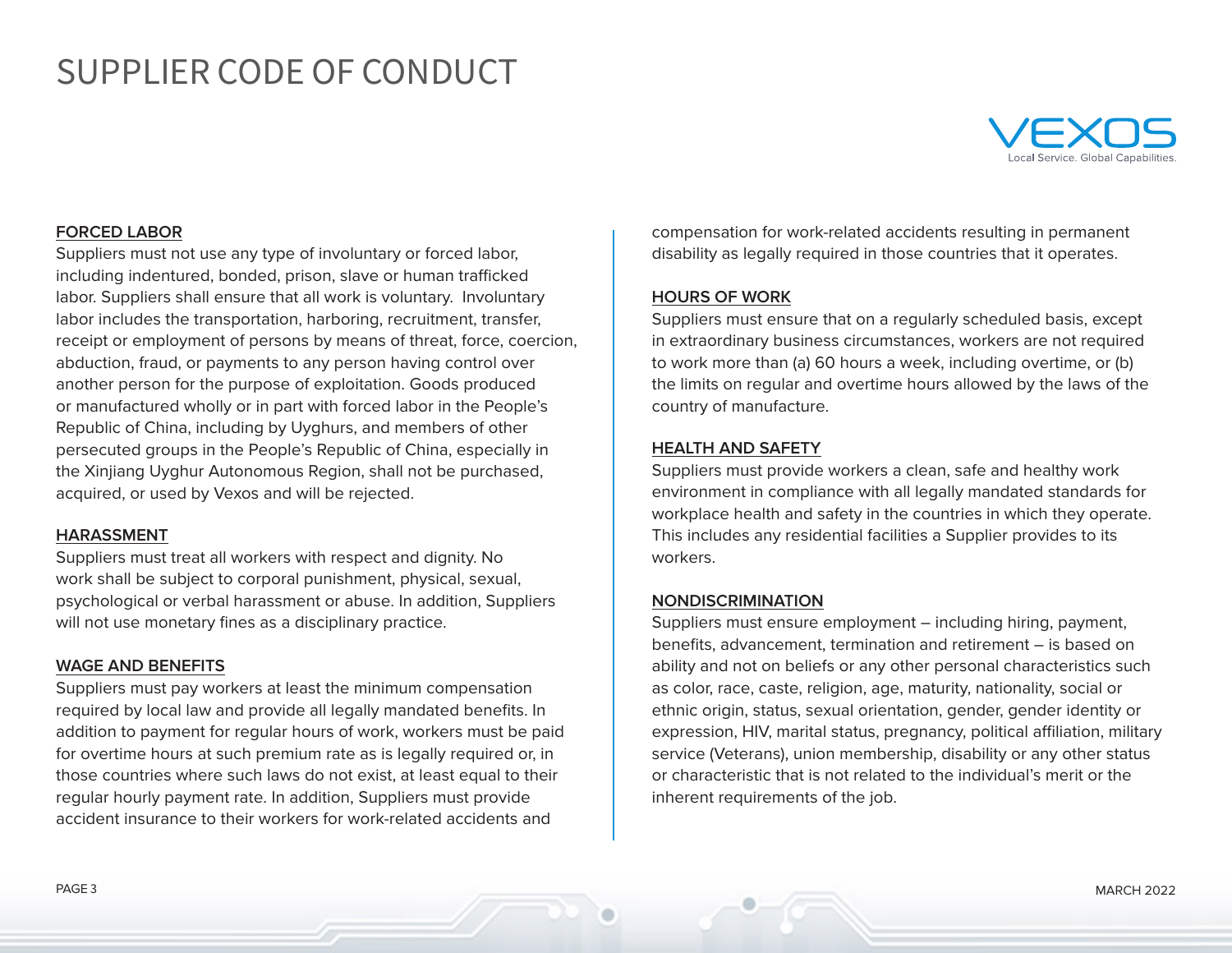

## **WOMEN'S RIGHTS**

Suppliers will ensure women workers receive equal treatment in all aspects of employment. Pregnancy tests and contraception will not be a condition of employment.

## **FREEDOM OF ASSOCIATION AND COLLECTIVE BARGAINING**

Suppliers must recognize and respect any rights of workers to exercise lawful rights of free association, including joining or not joining any association. Suppliers also must respect any legal right of workers to bargain collectively.

#### **ENVIRONMENT**

Suppliers must comply with all local environmental laws applicable to the workplace, the products produced, and the methods of manufacture. Additionally, Suppliers must not use materials that are considered harmful to the environment but should encourage the use of processes and materials that support sustainability of the environment.

#### **SUBCONTRACTING**

Suppliers must not use subcontractors to manufacture Vexos products or product components that contain Vexos's trademarks or tradenames without prior approval from Vexos, and only after the subcontractor has agreed to comply with this Code. Suppliers must ensure that their suppliers, service providers, and extended networks have ethical and business practices that are similar to Vexos's practices.

### **COMMUNICATION**

Suppliers should communicate, through their existing ethical operating standards/practices or through this Code, so that their workers, supervisors and permitted subcontractors are aware of the expectations /requirements detailed in this Code.

## **COMMUNITY SUPPORT**

Suppliers should support their local communities through monetary donations and aid given to nonprofit organizations and communities. Suppliers should encourage their employees to volunteer their time to support activities within their local community.

### **MONITORING AND COMPLIANCE**

Vexos will take affirmative measures, such as self-surveys and on-site inspections of production facilities, to ensure compliance with this Code. Suppliers must allow employees from Vexos or its designated representatives full access to facilities, documents, worker records and workers for confidential interviews in compliance with local laws. In certain circumstances, Vexos may require Suppliers to allow Vexos customers to accompany Vexos's representatives during an audit. Those customers may also require full access to facilities, documents, worker records and workers for confidential interviews in compliance with local laws under the terms of a customer's code of conduct.

Suppliers are expected to take necessary corrective actions to promptly remedy any identified noncompliance. Vexos reserves the right to terminate its business relationship with any Supplier who is unwilling or unable to comply with this Code when termination is allowed by local laws.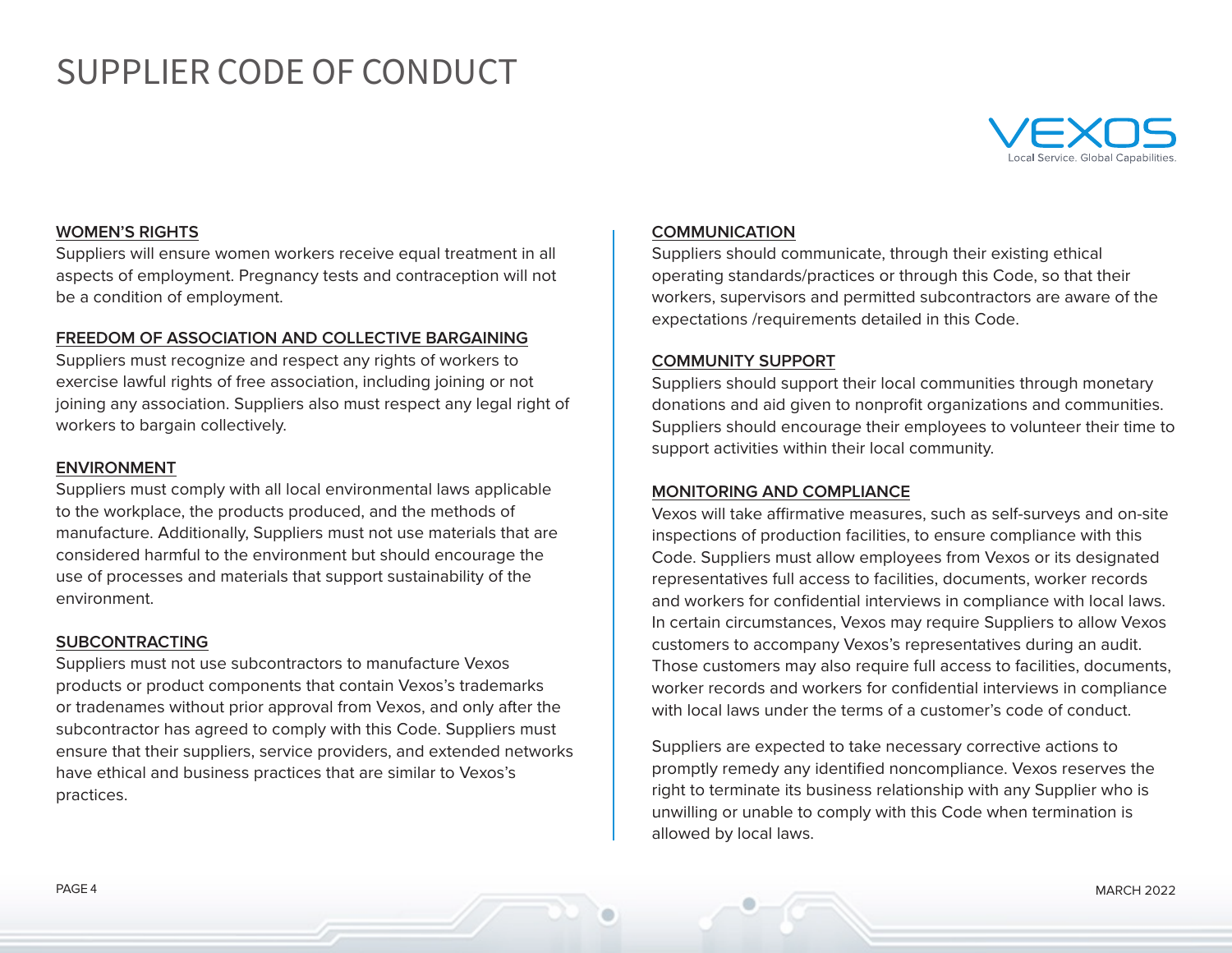

This Code generally includes standards that are objective, measurable and linked to applicable local laws. However, in certain areas there are terms that may benefit from further explanation. Vexos has provided definitions of key terms that clarify the minimum requirements set forth in the Code.

## **DEFINITIONS OF KEY TERMS**

## **APPLICATION OF THE CODE OF CONDUCT**

The Code represents Vexos's core values, which apply to our entire supply network – from raw materials and components through finished goods and service providers. Vexos takes active steps to communicate its Supplier Code of Conduct to all business partners.

To the extent Vexos becomes aware – through either internal or external sources of information – of violations of the terms of the Code anywhere along the supply network, Vexos will actively investigate and follow-up on any identified noncompliance.

### **HOURS OF WORK –** *EXTRAORDINARY BUSINESS CIRCUMSTANCES*

- Natural disasters, including but not limited to earthquakes, typhoon, hurricanes and fires, directly affecting a supplier.
- Unforeseeable disruption in production resulting from a natural disaster at a supplier facility (for example, a typhoon disrupts the production at an oil refinery facility that has a direct impact on a resin facility's operation).
- Unforeseeable business events at a facility, including but not

limited to peak season machine malfunction. These exceptions for Extraordinary Business Circumstances do not provide a basis for exceeding the local laws limiting hours of work – or number of days worked without a day off.

# **HEALTH AND SAFETY –** *A CLEAN, SAFE AND HEALTHY WORK ENVIRONMENT IN COMPLIANCE WITH ALL APPLICABLE, LEGALLY MANDATED STANDARDS.*

Clean, safe and healthy work environment includes all requirements of the applicable local law (for example, the Occupational Safety and Health Act for factories in the United States). The principle areas of focus in this regard will initially be:

- **Fire Safety**
- Machine Guards
- Personal Protective Equipment
- Lighting, Temperature and Ventilation
- Toilet Facilities

# **ENVIRONMENT –** *MATERIALS THAT ARE CONSIDERED*

# *HARMFUL TO THE ENVIRONMENT AND/OR ARE REGULATED BY GOVERNMENTAL AGENCIES*

In addition, regulated minerals known as "3TG" metals – cassiterite/ tin, columbite-tantalite/tantalum, wolframite/tungsten and gold (and others determined by the U.S. Secretary of State as financing conflict in the DRC countries); and originating from Conflict Affected and High-Risk Areas ("CAHRAs"), including the Democratic Republic of Congo (DRC) or adjoining countries, need to be disclosed to Vexos in advance and Supplier must produce documentation tracing the origin of these minerals.